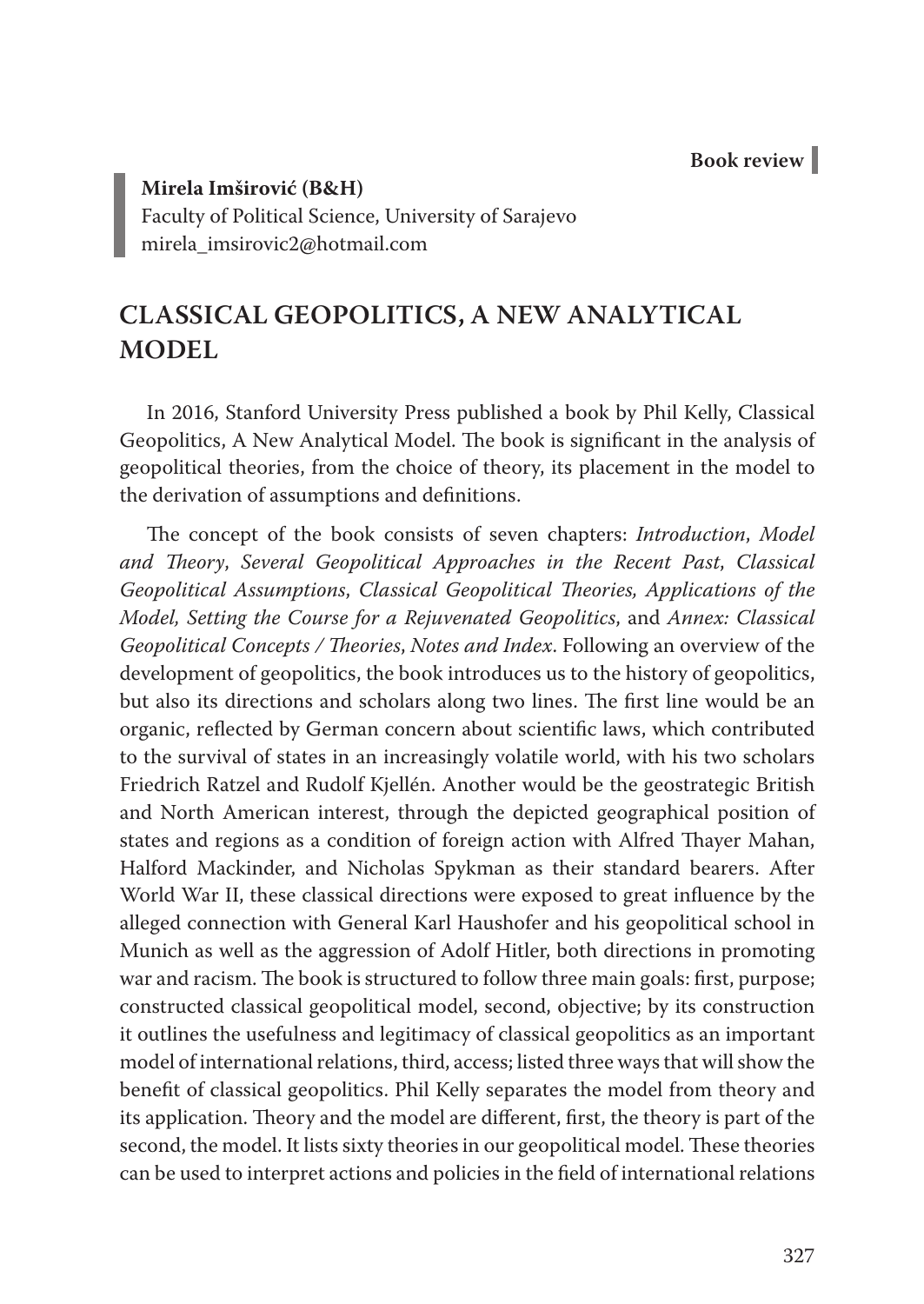and foreign policy. Throughout the writing of the entire book, the approach of objective methodology is dominant, allowing for a modernist and positivist path free from personal, subjective adherence to either side. The book is written in very simple language, what open the door to better and easier understanding.

In the first chapter, *Introduction*, the author is aware of the fact that the term geopolitics is not sufficiently defined. Classical geopolitics focuses on structural, international, or strategic levels, and within this broader aspect it involves the study of the influence of particular geographical features, such as positions and locations of countries and regions, resources, distance, topography, shapes and sizes, and the like, on external policies and behaviors of states as an aid and as a source for theory. In contrast, political geography is local and domestic, emphasizing the influence of similar geographical features, but on policies and behaviors largely within the local political boundaries of states. In the structure of the book, the author is not concerned with the decision-making process in foreign affairs, but a process that is a reserve of critical geographers, avoiding the study of leader bias as a motivation for their actions, and instead points to the behavior of states only as relevant actors in the contrasting environments of the international scene. Theses and statements are supported by quotations and even phrases by well-known scientists who have contributed to the development in this field, such as: Spykman, Kjellin, Ratzel, Haushofer, Snyder, Gorman, Cohen, Kennan, Dodds, Clokie, O Tuathail, Dalby, Mackinder, Walton, Brzezinski and many others. Nevertheless, the focus of the book rests on the terrains of the author's model, not the authors who created them in the background.

In the second chapter, *Model and Theory*, the author explains the theories, models and draws a parallel between them, pointing out their difference but also their connection. Theories are just simple sentences of probability, composed as if - then statements. If a state occupies a central position, this location may provide the country with certain advantages and disadvantages. Models are different from theories in a much wider range of descriptions. The model covers all the relevant assumptions, concepts and theories that will extend across our entire geopolitical area, their boundaries, or entry points, that are different by definition. The absence of a clear definition was one of the major weaknesses of geopolitics in the past. Definitions of geopolitics vary, and certain ones are cumbersome, negative, contradictory and confusing. The author's proposal for a consensus definition follows the path, geopolitics is the study of the influence of certain geographical features, positions and locations of regions, states and resources, topography, climate, distances, size and shape of states, demographics,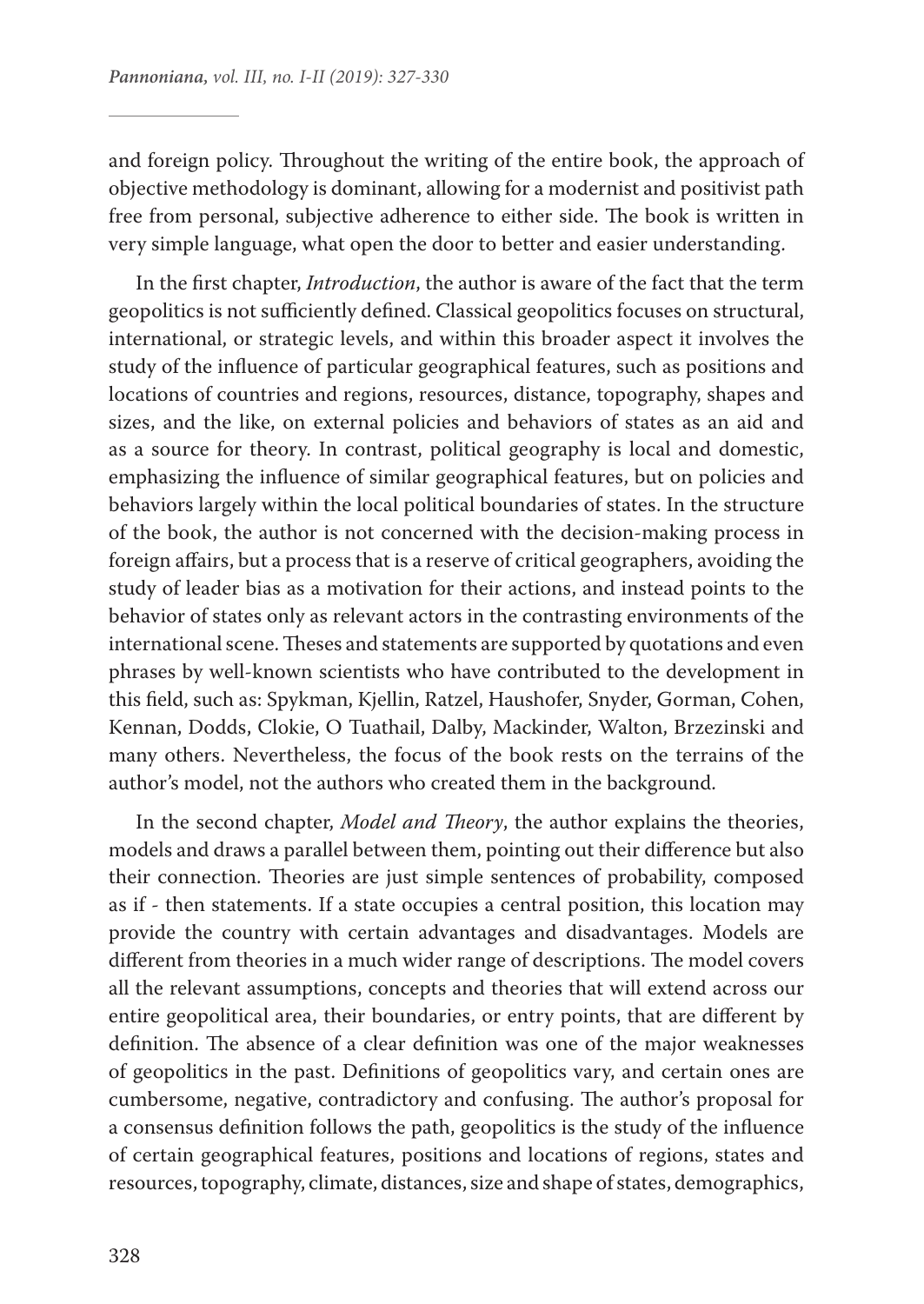etc., on states, foreign policies and actions as an aid to the state machine. Phil Kelly states the attitude of the realist and the power-for-security attitude. This means maximizing your drivers for power, in order to maintain your secure position. Security is equated with a high-power consensus on moderation and collective persuasion in conflict management, without radical disruption.

In chapter three, *Several Geopolitical Approaches in the Recent Past*, author lists four different geopolitical schools or approaches: (1) German or Munich geopolitics of 1920 and 1930, led by General Karl Haushofer and his associates; (2) The Cold War or The politics of power in the mid-twentieth century; (3) Postmodern critical geopolitics, which first emerged in the 1970s and 1980s, and today is led by scholars in academic political geography who challenge this author's traditional geopolitics; (4) Classical geopolitics (where the author constructs his model).

In chapter four, *Classical Geopolitical Assumptions*, author argues that geopolitical assumptions are simple, but fairly abstract statements that help define what is at the core of geopolitics, its basic beliefs, parameters, and foundations. Assumptions must simply take the leap of faith that certain truths will shape what is essential to the nature of classical geopolitics. Assumptions and theories serve different purposes. It must be borne in mind that theories explain, analyze and predict, while assumptions are merely simple abstract beliefs that underlie the general description of concepts and model theories. Assumptions reveal much more esotericism; they are simpler and not based on probability; they give no room at all to rigorous logic or statistical tests. Geopolitically defined assumption is: The immediate environment of a state determines its international behavior. Geopolitically defined theory: The position of a state, whether central or peripheral within a region, is conditioned by its international behavior. Mackinder's Heartland Assumption: State or a coalition of states that control central Eurasia has the edge for world domination. Mackinder's theory of heartland: The state or coalition of states that control central Eurasia has the edge for domination in the world. Assumption and theory are identical in this case, they are still separate by function, the first one opposing belief, the second one asserting it.

In chapter five, *Classical Geopolitical Theories*, it comes to the choice of theory. The second time to demonstrate the usefulness and legitimacy of classical geopolitics, but the stated purpose for writing a book. Very easy to understand; theory is nothing more than a mere sentence that connects the two elements in predicting probability. In contrast, the model uses a broader, complete but